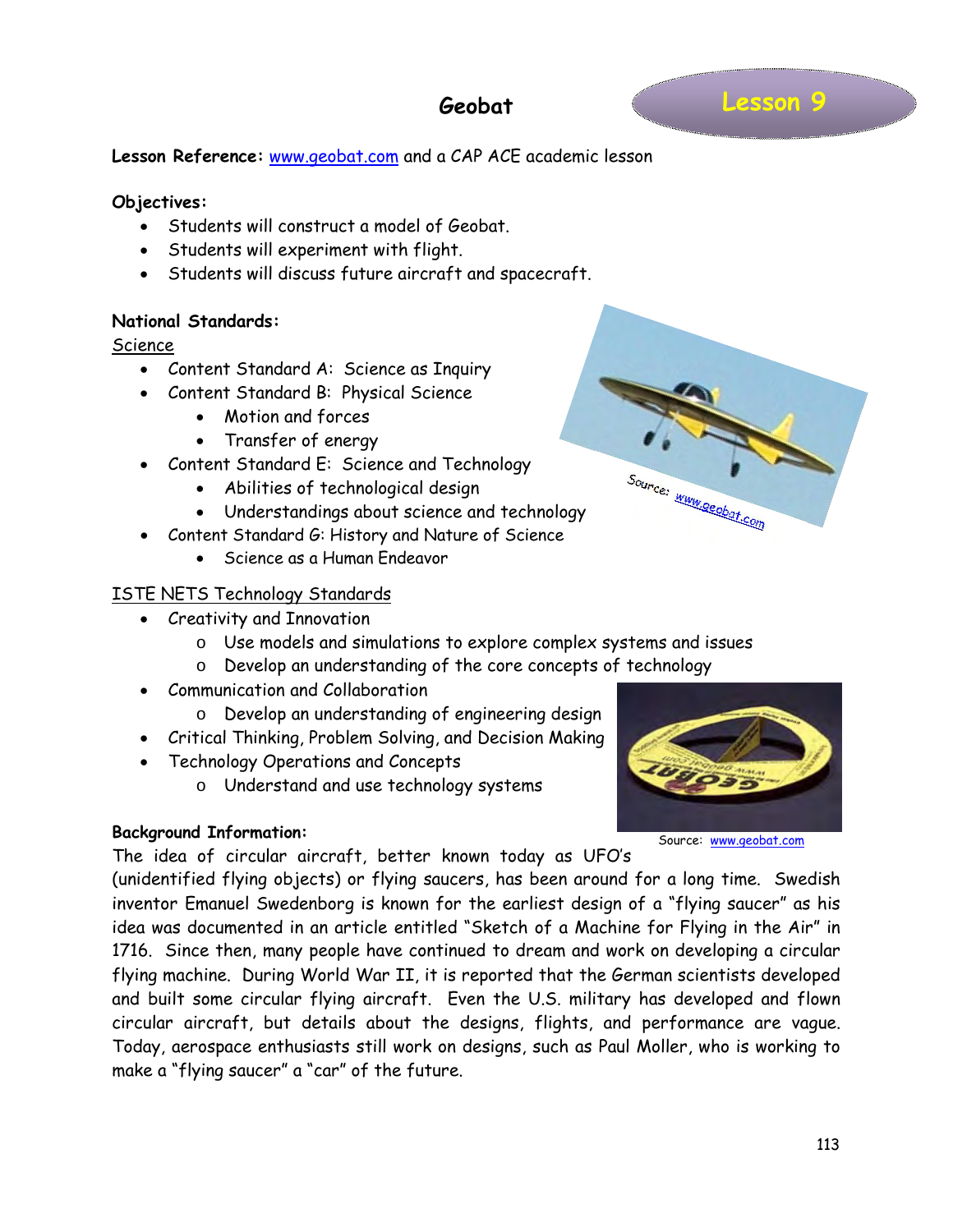Geobat is one of several current flying saucer designs. It was designed by an artist, Jack Jones. He derived the name Geobat from its geometric design (geo) and a bat he remembered from childhood (bat). Geobat may look futuristic, but in reality, it is a flying machine. One distinct difference in its design compared to other flying saucer designs is that part of its center area has been removed. This helps reduce unnecessary weight.

Geobat can be made as a flying remote control aircraft, and the military is experimenting with its possible uses and effectiveness as a military aircraft. Could it someday be used to carry passengers, like a jet liner? Could it be used to explore other planets? Are "flying saucers" already being used by beings from other solar systems?

## **Materials:**

- Geobat pattern for each student printed on *cardstock* (pattern is included, but can also be obtained from [http://www.geobat.com/Paper.html\)](http://www.geobat.com/Paper.html)
- Scissors
- Tape
- 2 pennies per student
- computer with Internet (optional)

## **Lesson Presentation:**

- 1. Show students the flying disk and ask them if they know what it is. If students suggest it is a flying saucer, ask them what characteristics/properties of the object lead them to believe it is a flying saucer.
- 2. Ask students if they believe flying saucers are real. Provide some background information (see "background information") as time allows.
- 3. Show the 5-minute Geobat video available at [www.geobat.com.](http://www.geobat.com/) Some of the terminology and explanations may be a bit advanced, but the visual images will be helpful.
- 4. Tell the students that they will make a paper airplane model of Geobat and experiment with the flight of the glider.
- 5. Distribute the Geobat pattern and guide students through the process of cutting out the pattern and assembling the fuselage to the disc according to the directions printed in the cut-out portion of the disk. Tape can be used to attach the pennies to the disk.



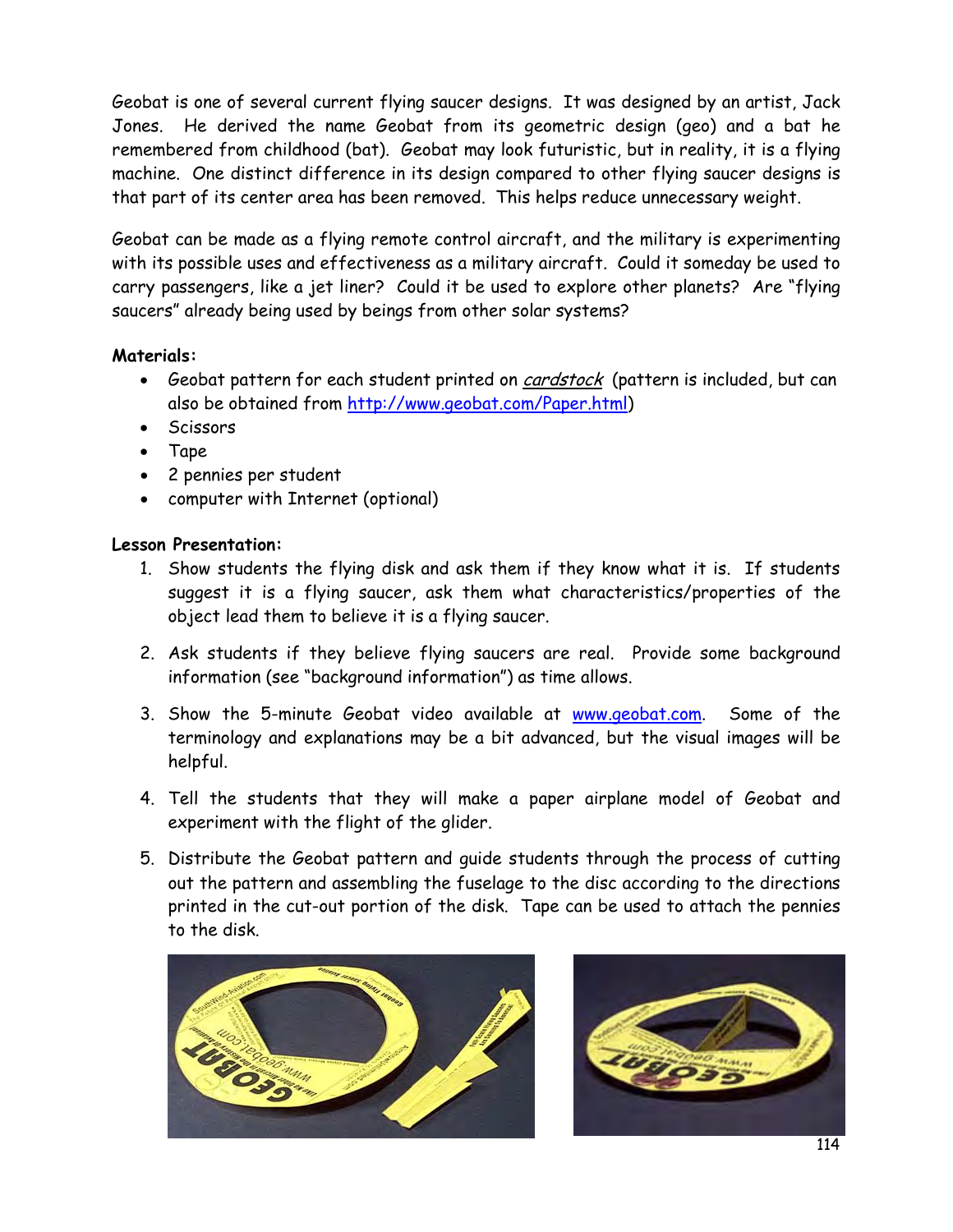- 6. Before allowing the students to experiment with the flight of the Geobat model, provide the following information:
	- Ask students to record, on their own paper, the flight performance of the Geobat. Tell them to include descriptions of the angle at which they tossed the model, the amount of force (thrust) used to launch the model forward, position of the surface controls, flight path, and distance.
	- Instruct the students to test the flight of the model without first adjusting the surface controls . After they have recorded and evaluated the performance of the Geobat with no adjustment of the surface controls, then ask them to begin experimenting by manipulating the surface controls.
	- Remind students to be courteous of others who are test flying their models. Ask them to make sure they have a clear path before tossing the model forward. Remind the students to be aware of others who may be flying their model as they make their way to retrieve their Geobat after a test flight.
- 7. Ask students to return to their seats to write what they like and dislike about the model, as well as what (if any) surprises they encountered while flying their model.

## **Summarization:**

Ask students to share what they wrote about the Geobat and its performance. Ask the students why they do or do not think Geobat will be a reality for aviation and/or space travel some day. Share with students the quote from Robert Goddard: "Every vision is a joke until the first man accomplishes it; once realized, it becomes commonplace." Robert Goddard was an early rocket scientist in the early 1900's. In 1929, he became the first person to launch a rocket using liquid fuel. He was ridiculed because of his belief and expression of the idea that traveling to places beyond Earth, such as the moon, was possible. This was not a popular or realistic idea in his time. Ask the students what they think his quote means. Ensure that students understand that an idea that is perceived as unrealistic doesn't mean that the idea is impossible. People tend to make fun of something or discount someone's idea until someone actually accomplishes it, and once people get used to the new invention, it becomes normal. Remind students that dreaming and trying to invent new things is a great adventure.

## **Career Connection:** (from<http://stemcareer.com/topcareers/> and [http://www.onetonline.org/\)](http://www.onetonline.org/)

Aerospace Engineer – engineering duties to include designing, constructing and testing aircraft, missiles, and spacecraft. Sample job titles include Aerospace Engineer, Flight Test Engineer, Design Engineer, Systems Engineer, Structures Engineer, Test Engineer, Aeronautical Engineer, Aerospace Stress Engineer, Avionics Engineer, and Flight Systems Test Engineer.

Air Traffic Controller – control air traffic on and within a vicinity of an airport according to established procedures and policies to expedite and ensure flight safety. Sample job titles include Air Traffic Control Specialist (ATCS), Air Traffic Controller, Certified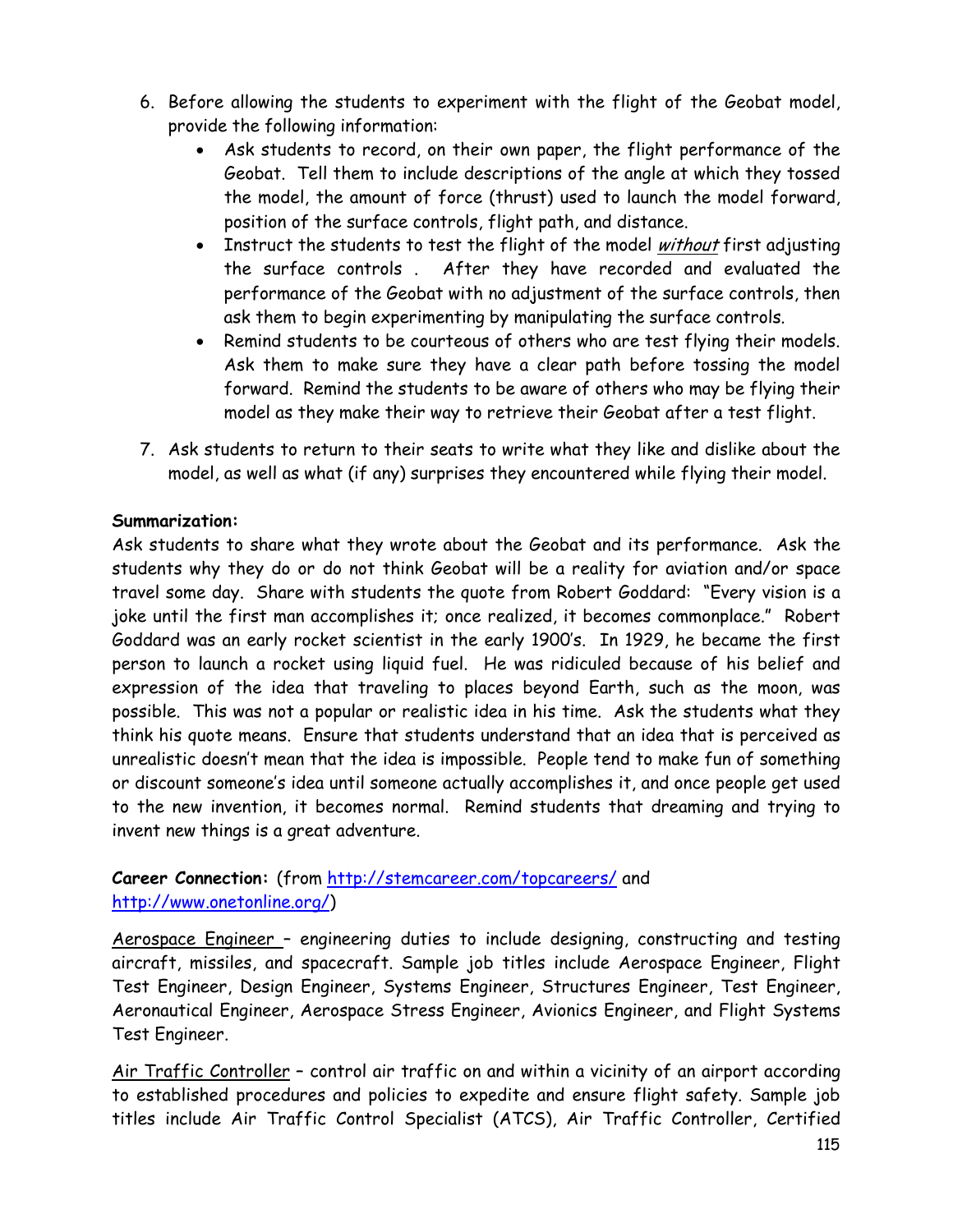Professional Controller (CPC), Air Traffic Controller (Enroute Option), and Air Traffic Controller (Tower Option).

Scientist – plan, direct, or coordinate activities in such fields as life sciences, physical sciences, research and development in these fields. Sample job titles include Natural Science Manager, Water Team Leader, Fisheries Director, Health Sciences Manager, Laboratory Manager, Natural Resources Planner, Research and Development Director, Coastal Management Planner, Environmental Manager, and Mineral and Aggregate Resources Planner.

Pilot – pilot and navigate the flight of fixed-wing, multi-engine aircraft usually for the transport of passengers and cargo. Must have pilot certificate and rating for aircraft type used. Sample job titles include Airline Captain, First Officer, Pilot, Airline Pilot, Check Airman, Co-Pilot, Airline Transport Pilot, and Commuter Pilot.

#### **Assessment:**

- Student construction of Geobat
- Student answers to class discussion questions
- Student flight performance documentations

## **Lesson Enrichment/Extension:**

- Ask students to design an airplane or spacecraft that might be used in the future. Ask them to label the parts and explain how the craft would operate.
- Allow students to construct the Geobat using cardboard or a foam plate and to compare and contrast flight performance.
- Allow the students to make 20-inch Geobats using the instructions provided at the end of this lesson plan.

## **Associated Websites:**

- [www.geobat.com](http://www.geobat.com/)
- Learn more about the history of UFO's [http://science.howstuffworks.com/ufo-history.htm.](http://science.howstuffworks.com/ufo-history.htm)
- Read about military UFO's as early as 1942 and related science [http://www.unmuseum.org/realsauc.htm.](http://www.unmuseum.org/realsauc.htm)
- Article about flying saucers posted on November 2008 [http://www.popsci.com/cars/article/2008-10/flying-saucers-come-home.](http://www.popsci.com/cars/article/2008-10/flying-saucers-come-home)
- Video of the Moller M200x [http://www.youtube.com/watch?v=3MwxVAZuFOs&feature=related.](http://www.youtube.com/watch?v=3MwxVAZuFOs&feature=related)
- Read about and see pictures of 7 real-world adventures in flight <http://www.msnbc.msn.com/id/30967909/>
- Historical versions of circular wing aircraft [http://discaircraft.greyfalcon.us/World%20Disc%20Development.htm.](http://discaircraft.greyfalcon.us/World%20Disc%20Development.htm)
- Flying saucer design that has NASA and military interested (as of June 2008) <http://www.sciencedaily.com/releases/2008/06/080611135049.htm>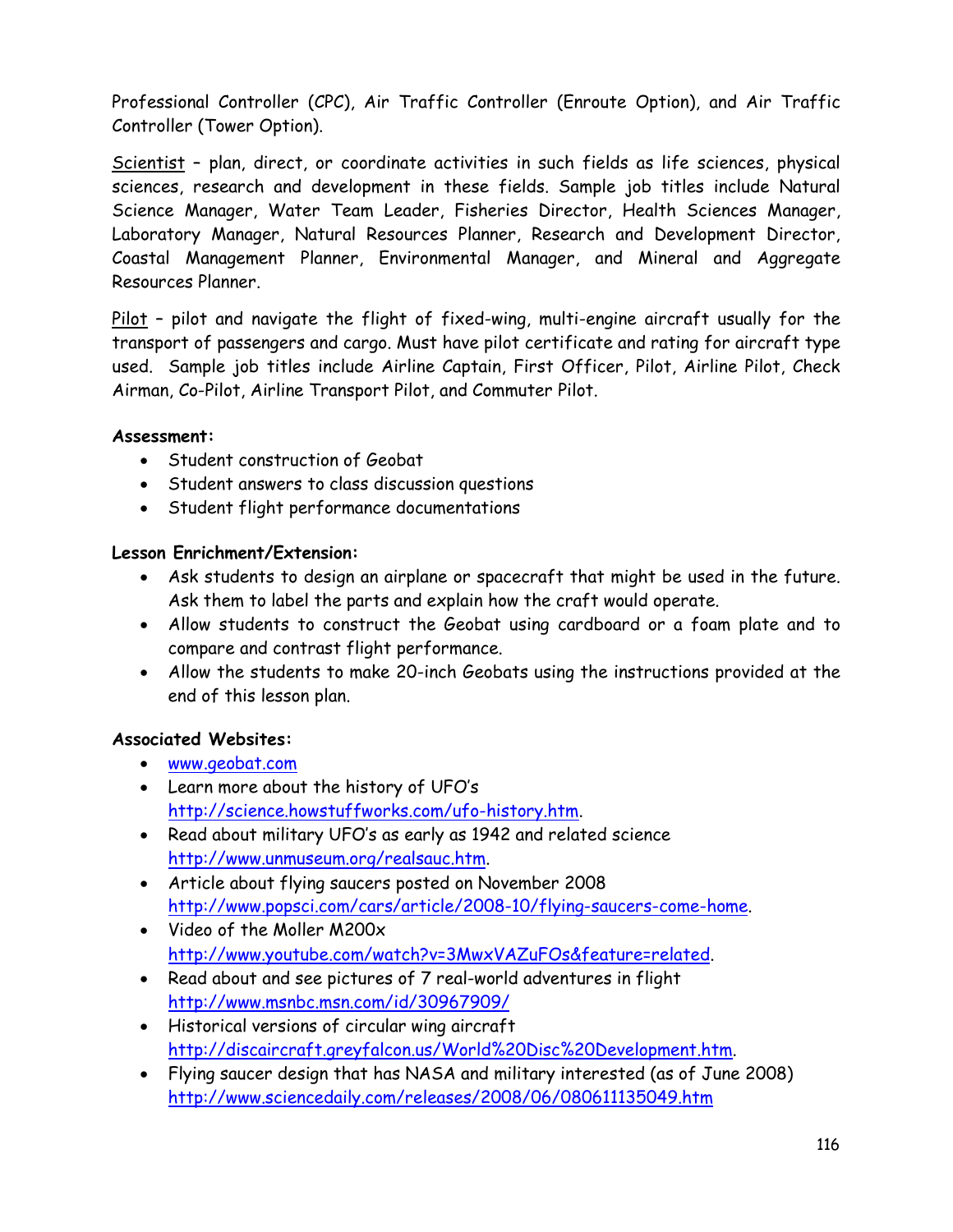